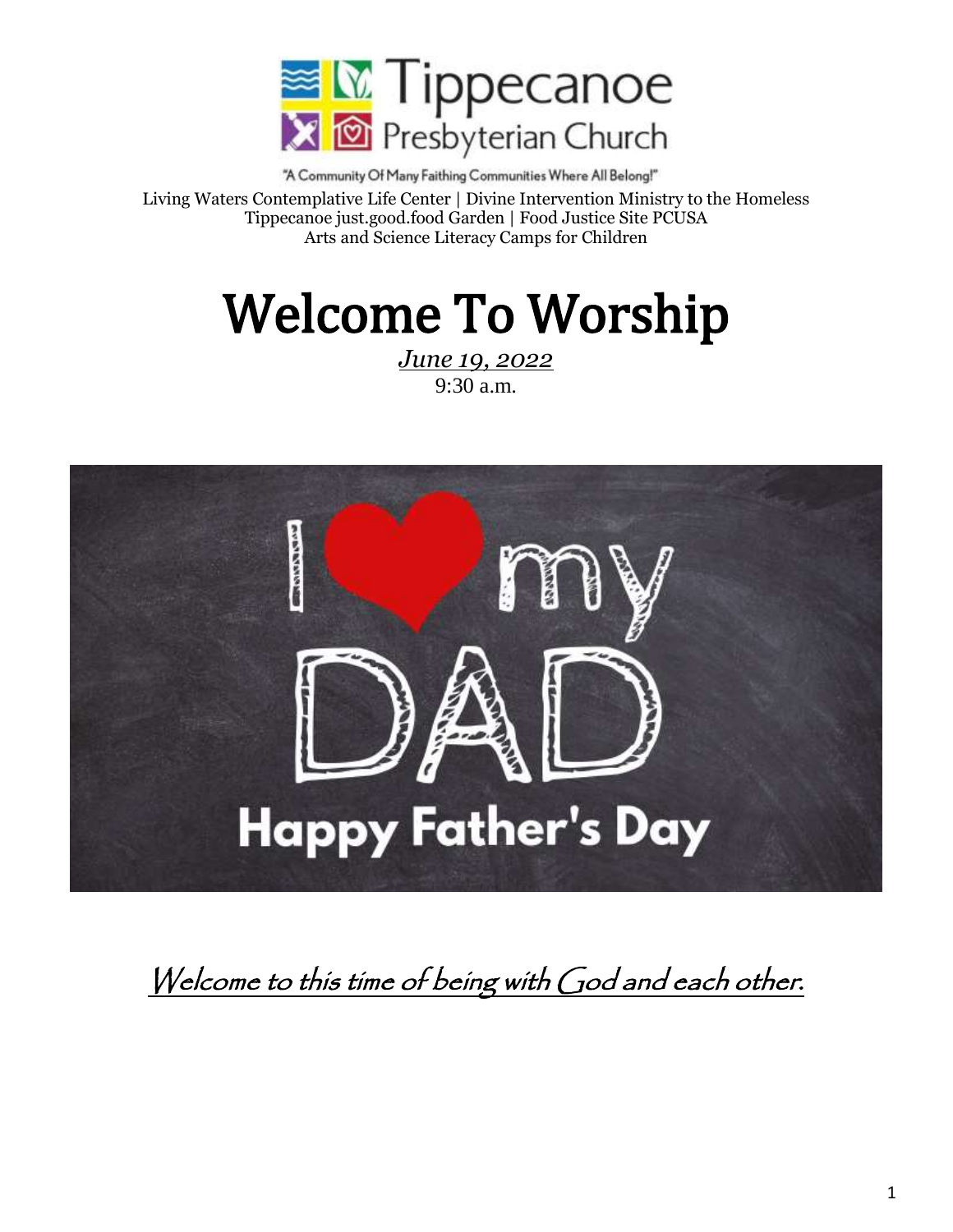#### **TODAY'S WORSHIP** *Second Sunday of Ordinary Time*

Preparing to Worship…



# *"Bad Dads and Good Fathers"*

 $\sim\sim\:\sim$ 

**Prelude: Zo Trembley**

**Welcome and community news**

**Readying Ourselves for Worship** 

#### *Surely God is in this place, Holy Ground! Surely God is in this place, Holy Ground!*

### **A Prayer to Center Ourselves in this Moment**

We give our thanks, Creator God, for the fathers in our lives. Fatherhood does not come with a manual, and reality teaches us that some fathers excel while others fail.

We ask for Your blessings for them all – and forgiveness where it is needed. This Father's Day we remember the many sacrifices fathers make for their children and families, and the ways – both big and small – they lift children to achieve dreams thought beyond reach.

So too, we remember all those who have helped fill the void when fathers pass early or are absent – grandfathers and uncles, brothers and cousins, teachers, pastors and coaches – and the women of our families.

For those who are fathers, we ask for wisdom and humility in the face of the task of parenting. Give them the strength to do well by their children and by You. In Your Holy name, O God, we pray. Amen

*Rev. Chuck Currie*

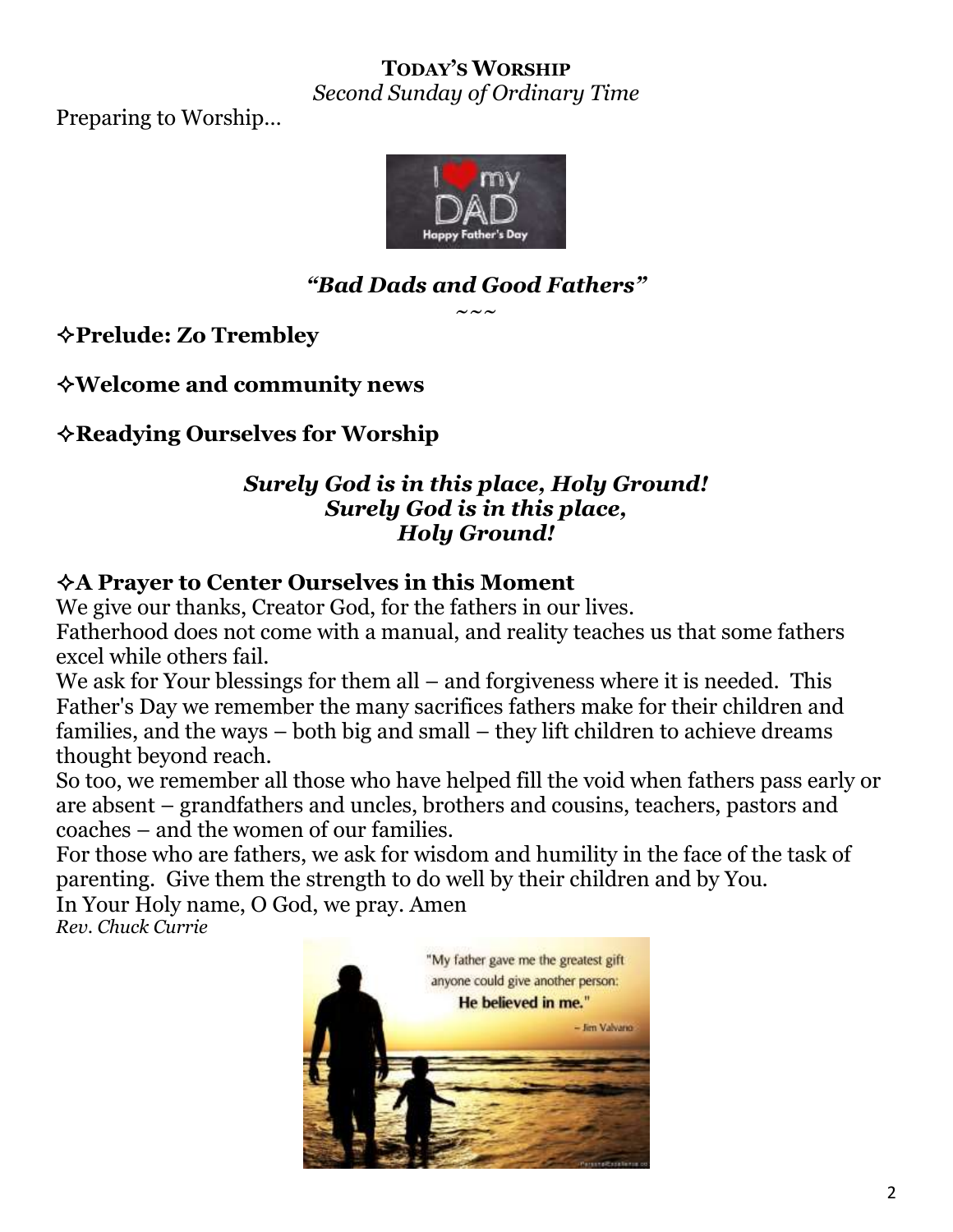# **Becoming Present to God and Each Other…Our Check-in:**

How Are You as You Arrive…how is it with your spirit?

# **~ The Joy of Passing the Peace ~**



My father used to play with my brother and me in the yard. Mother would come out and say, 'You're tearing up the grass.' 'We're not raising grass,' Dad would reply. 'We're raising boys.

# **And the Children Will Lead the Way: Kids' Time**



# **Gathering as God's People**

Let us praise those fathers who have striven to balance the demands of work, marriage, and children with an honest awareness of both joy and sacrifice.

Let us praise those fathers who, lacking a good model for a father, have worked to become a worthy and virtuous father.

Let us praise those fathers who, by their own account, were not always there for their children, but who continue to offer those children, now grown, their love and support. As well, let us pray for those fathers who have been wounded by words and actions of their children.

Let us praise those fathers who, despite marital discord, have remained in their children's lives.

Let us praise those fathers whose children are adopted, and whose love and support has nurtured a thriving life.

Let us praise those fathers who, as stepfathers, freely choose the obligation of fatherhood and earned their step children's love and respect.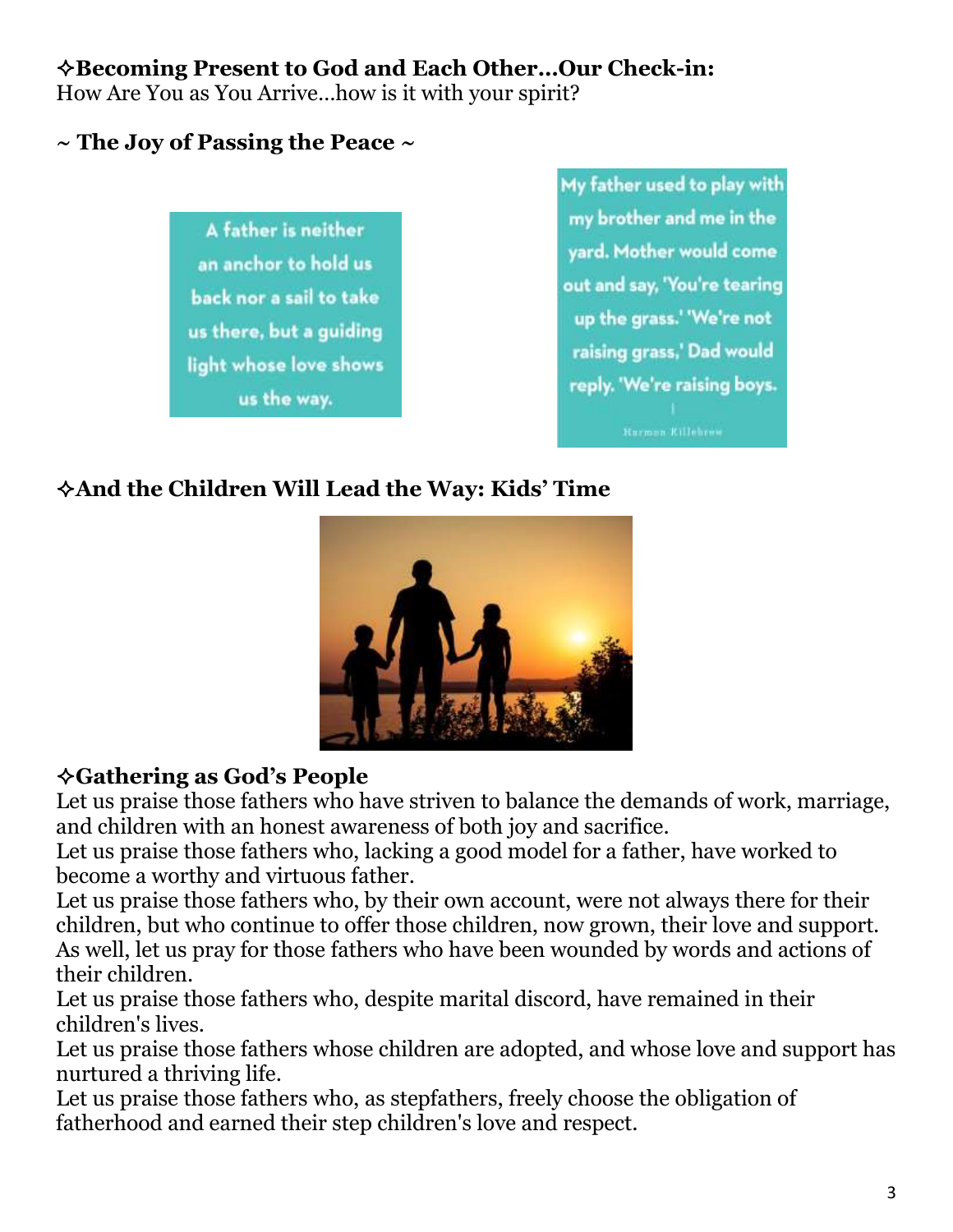Let us praise those fathers who have lost a child to death, and continue to hold the child in their heart.

Let us praise those men who have no children, but cherish the next generation as if they were their own.

Let us praise those men who have "fathered" us in their role as mentors and guides. Let us praise those men who are about to become fathers; may they openly delight in their children.

And let us praise those fathers who have died, but live on in our memory and whose love continues to nurture us.

*Kirk Loadman adapted by Debra Mooney, PhD* 

# **Gathering Hymn "Now God our Father" #103 (Worship & Praise)**



**Opening Ourselves to God's Grace All: Eternal God, mother and father of every living creature, whose spirit of love is celebrated in our worship: Be our nurturing guide and strengthening tenderness, that we may grow and serve in ways of trust, compassion, and purposeful living.** *Terence Elwyn Johnson from "Touch Holiness" ed. Ruth C. Duck and Maren C. Tirabassi*

My father is my rock. It's where I learned everything about loyalty, dependability, being there day in, day out, no matter what.

**HUGH JACKMAN** 

# **Sharing our Innermost Lives with God**

God, in you every family on earth receives its name. Illumine the homes of this earth with the light of your love, granting courage to those who are hurt or lonely, endurance to those who care for sick family members, and wisdom to those in fearful times of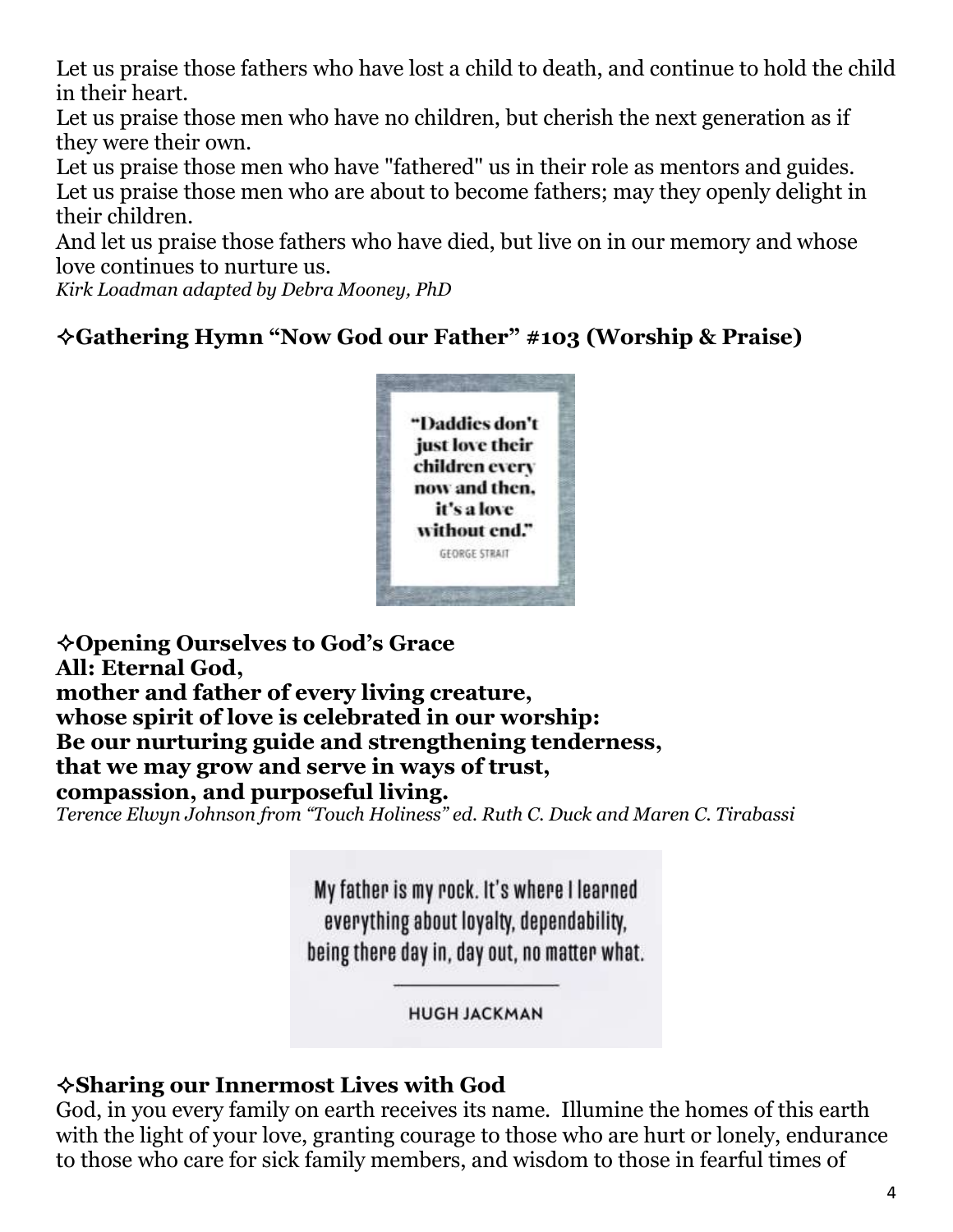change. We thank you for gifts of love we have received from father, mother, spouse, child, or companion. As we have been loved by you and by others, so may we love. Grant us your peace. Amen. *Ruth C. Duck from "Touch Holiness" ed. Ruth C. Duck and Maren C. Tirabassi*

Let us enter into a few minutes of quiet. Our gathered community enables us to become even more aware of the Divine presence. Enter the sacred awareness of God's accompaniment as you seek understanding and connection.



# **Short period of silent reflection**

May the words of our mouths and the meditation of our hearts be pleasing to you, O God, our rock and our redeemer. Amen. (Psalm 19:14)

# **Bible Wisdom Teachings**

#### **Proverbs about fathers Proverbs 1:8, 22:6, 23:22, 23:24**

#### **Reflection Questions**

What was the best advice given to you by your father or a father-figure? Is there advice you wish you'd received?

#### **"God as father" scriptures 2 Corinthians 6:18, Psalm 103:13, Deuteronomy 1:31 Malachi 4:6, 3 John 1:4**

# **Reflection Questions**

Is it easy to think of God as a loving father? (Or a loving mother?) How do you show God's love to others?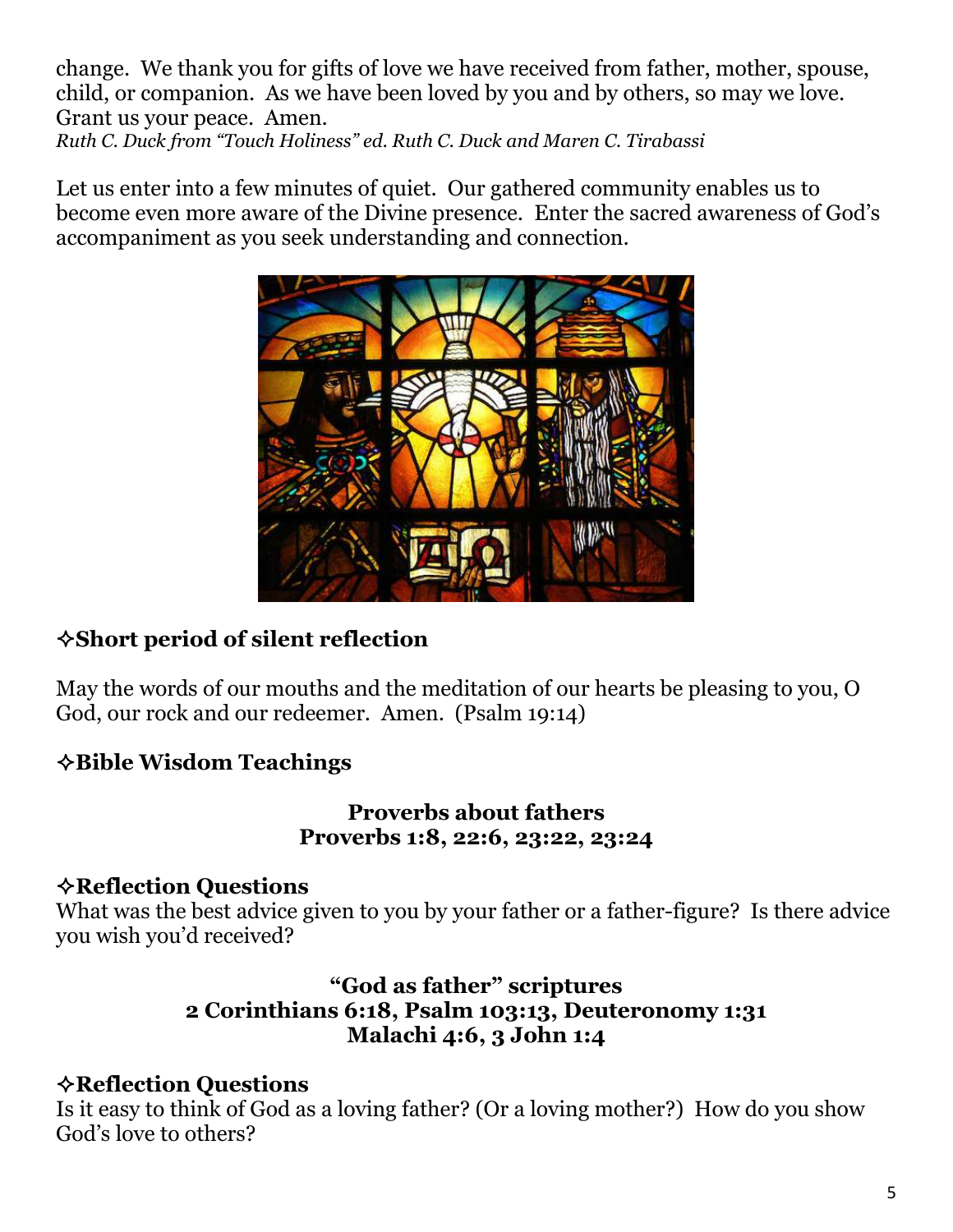**Message** *"***Bad Dads and Good Fathers"** Crystal Stinemates



**Hymn: "Great Is Thy Faithfulness" #276**

**Sharing Our Wisdom**

**Affirming Our Faith with Intention…Our Prayer All:**

> **We are striving to be... Relevant and Responsive, Open and Affirming, Engaged and Engaging. Informal and Radically Traditional.**

> > **Welcoming All.**

**Honoring The Sacred Masculine and The Sacred Feminine,**

**Embracing The Mystic Within, We Are Of One Spirit.... not necessarily of one mind. Mission bound. Educationally engaged. Children and Teens show us "the way".**

**Elders honored. Visitors Expected. Full of gratitude and seeking grace!**

#### **A Moment of Quiet for Everyone**

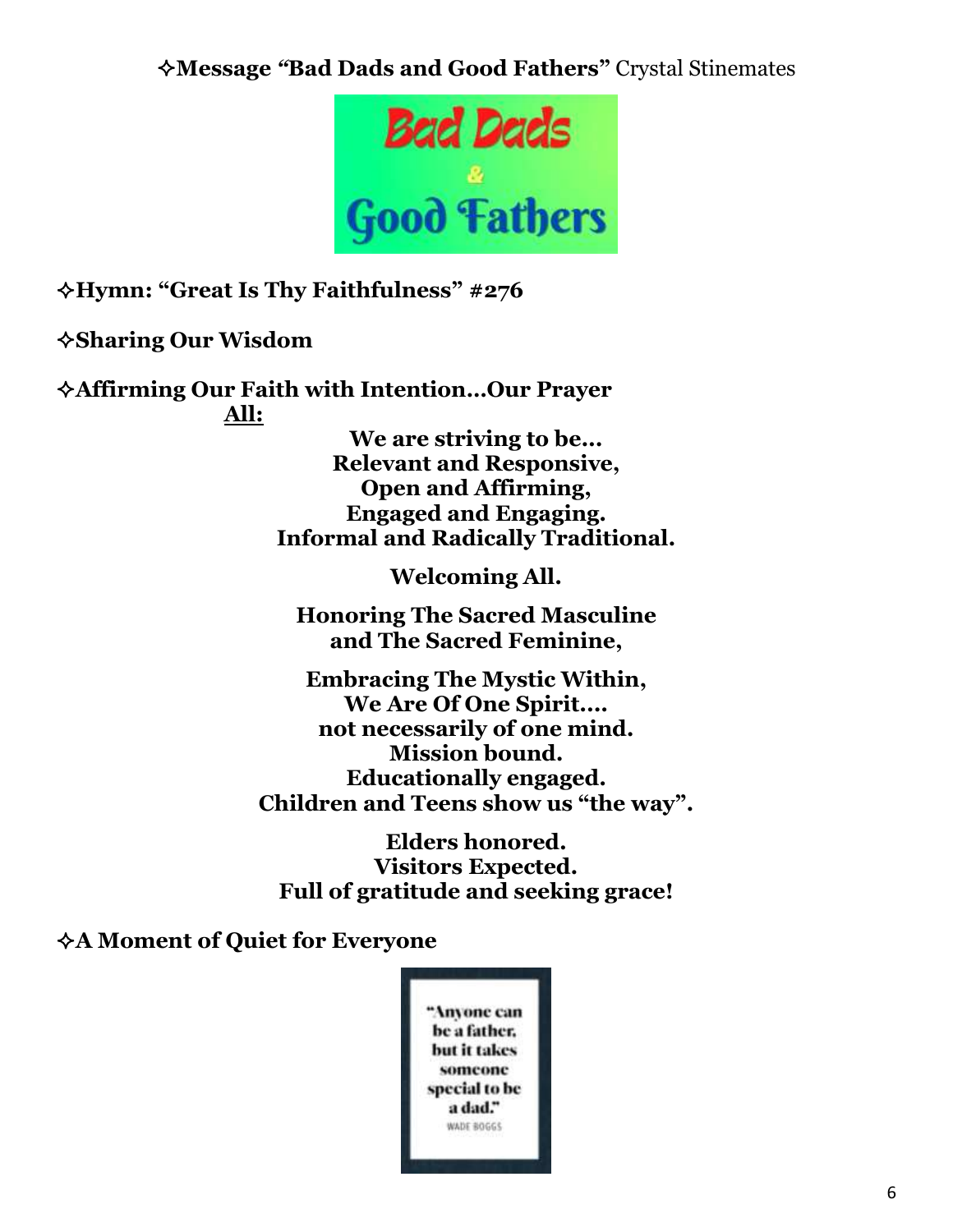# **Community Prayers and the Pastoral Prayer**

Loving and gracious God of the thunderstorms, God of the sun, we come before you this morning grateful for your love – not understanding it but holding fast to it. We are awed that you love us when we do not love either ourselves or each other; that you love us not only in our pain, not only in our rejoicing, but even in our bumbling confusion.

As a father's kiss heals a wounded knee or a mother's song heals a frightened heart, so your love reaches through us and heals. We come before you and ask for healing. We ask that your healing love come into our world which is in great need. We pray that it reach the victims of floods or terrorism, and the victims of loneliness or pain. We pray that your love touch people in all corners of the earth, people whose names we do not know, but whose lives are precious to you.

We pray for those whose names and lives we know so well: parents and children, spouses and friends. Fill them with you love.

God, we pray for ourselves, and ask your forgiveness for our inability to live fully in your loving acceptance. We are a people who fear; grant us the courage to believe in grace.

*Janice Jean Springer from "Touch Holiness" ed. Ruth C. Duck and Maren C. Tirabassi*

We pray together…

*The Lord's Prayer (New Zealand Prayer Book)* **ALL: Eternal Spirit Earth-maker, Pain-bearer, Life-giver, source of all that is and that shall be, Father and Mother of us all. Loving God, in whom is heaven. The hallowing of your name echoes through the universe! The way of your justice be followed by the peoples of the earth! Your heavenly will be done by all created beings! Your commonwealth of peace and freedom sustain our hope and come on earth. With the bread we need for today, feed us. In the hurts we absorb from one another, forgive us. In times of temptation and test, spare us. From the grip of all that is evil, free us. For you reign in the glory of the power that is love, now and forever. Amen.**